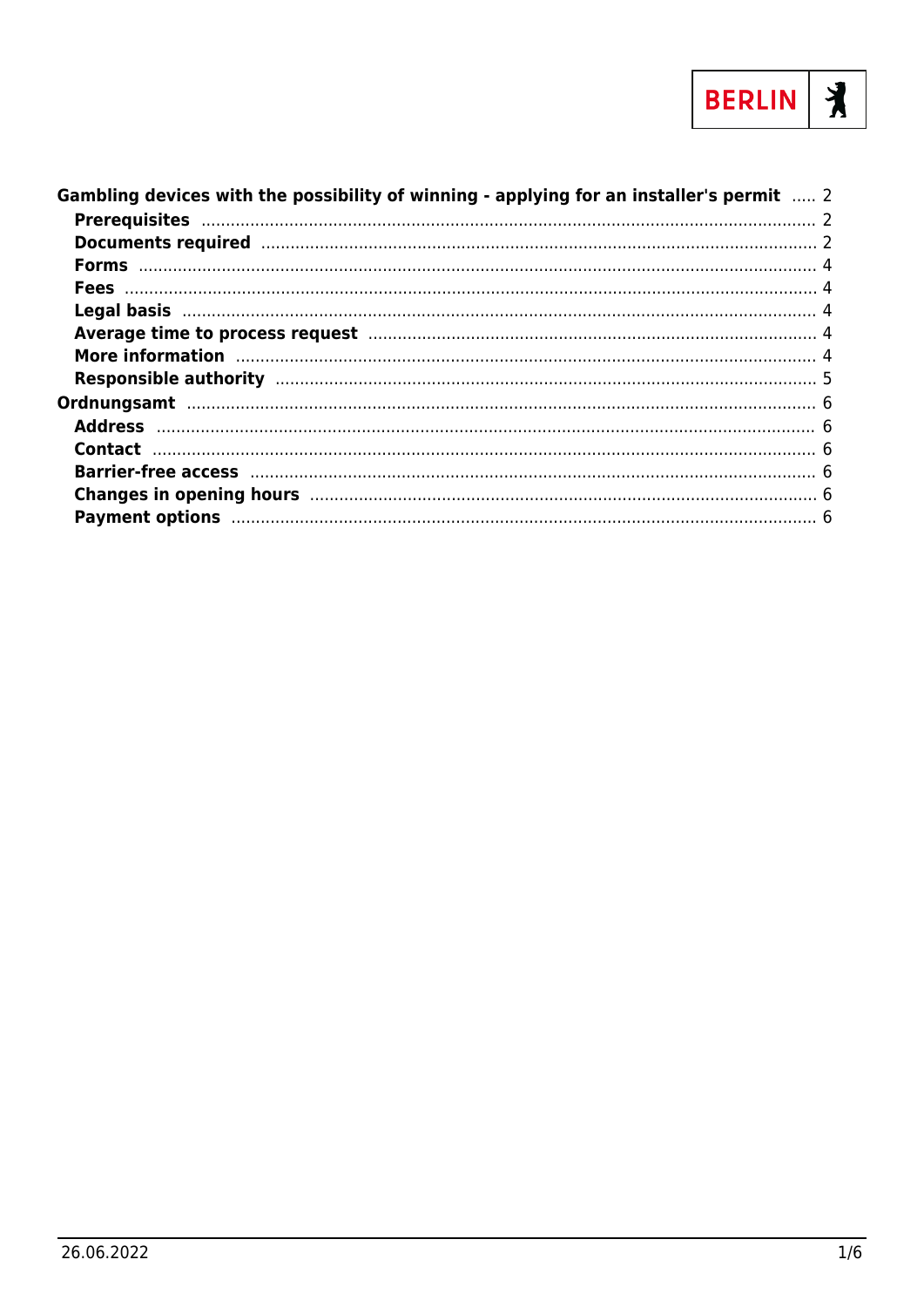# <span id="page-1-0"></span>Gambling devices with the possibility of winning - applying for an installer's permit

If you want to set up commercial gambling devices with the possibility of winning, you need a permit from the competent authority.

A gambling device with the possibility of winning is any device that is equipped with a technical device which, as a "second force", has an independent (self-acting) and decisive influence on the outcome of the game. In this case, the player cannot directly determine the course of the game through his own actions. Rather, the success of the game is decisively influenced by a self-acting, specially constructed device. It is irrelevant here whether the prize is money or goods.

## <span id="page-1-1"></span>**Prerequisites**

### **Personal reliability**

Reliability is checked on the basis of various forms of evidence. The applicant must provide information from the Federal Central Register (certificate of good conduct) and information from the Central Trade Register.

### **Expert knowledge**

Proof of having been informed about the necessary knowledge of gambling and the protection of minors.

**• Social concept** 

Concept from an officially recognised organisation that provides for measures to prevent socially damaging effects of gambling.

**Type approval**

(<https://service.berlin.de/dienstleistung/329637/>)

Only gaming devices with the possibility of winning may be set up if their type of construction has been approved by the Physikalisch-Technische Bundesanstalt.

**Suitable place of installation**

### ([https://service.berlin.de/dienstleistung/327495/en/\)](https://service.berlin.de/dienstleistung/327495/en/)

Gambling equipment may only be installed in locations that have been confirmed in writing by the responsible authority of the place where the equipment is to be installed.

- o Gambling devices may only be set up in licensed pubs and restaurants, amusement arcades or similar enterprises or betting offices of licensed bookmakers.
- $\circ$  Gambling devices may also be set up at public festivals, shooting festivals or similar events, fairs or special markets.

### <span id="page-1-2"></span>**Documents required**

**Application for permission for setting up gambling equipment with winning opportunities**

([https://www.berlin.de/formularverzeichnis/?formular=/ordnungsamt/stehend](https://www.berlin.de/formularverzeichnis/?formular=/ordnungsamt/stehendes-gewerbe/_assets/mdb-f123916-wi204a_spiel_aufstellererlaubnis_antrag_fuer_spielgeraete_mit_gewinnmoeglichkeit_10_2013.pdf) [es-gewerbe/\\_assets/mdb-f123916-](https://www.berlin.de/formularverzeichnis/?formular=/ordnungsamt/stehendes-gewerbe/_assets/mdb-f123916-wi204a_spiel_aufstellererlaubnis_antrag_fuer_spielgeraete_mit_gewinnmoeglichkeit_10_2013.pdf)

wi204a spiel aufstellererlaubnis antrag fuer spielgeraete mit gewinnmoegli [chkeit\\_10\\_2013.pdf\)](https://www.berlin.de/formularverzeichnis/?formular=/ordnungsamt/stehendes-gewerbe/_assets/mdb-f123916-wi204a_spiel_aufstellererlaubnis_antrag_fuer_spielgeraete_mit_gewinnmoeglichkeit_10_2013.pdf)

**Identity document**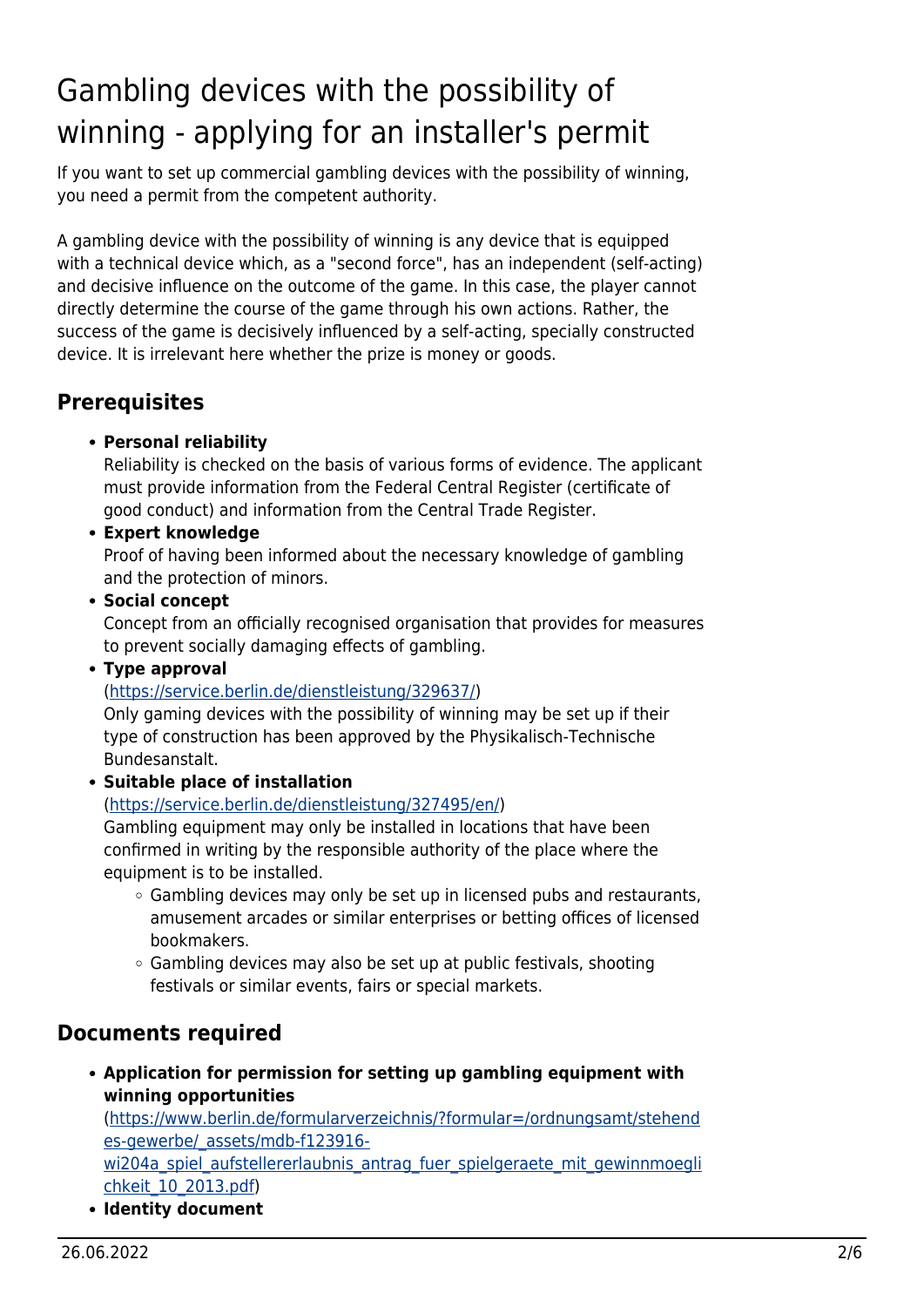Identity card or other official identification document containing a photograph.

Residence permit, if the applicant is not an EU national

#### **Certificate of good conduct for presentation to an authority** (<https://service.berlin.de/dienstleistung/120926/>)

To verify personal reliability, information from the Federal Central Register (certificate of good conduct) is required for submission to an authority (document type O).

The information must be applied for at the municipality of residence (in Berlin at every citizens' office) for submission to an authority, i.e. it is sent directly to the public order office responsible for the place of business. The information must not be older than three months. The Federal Ministry of Justice also offers an online application procedure. (see "More information")

#### **Excerpt from the central business register for presentation to an authority**

### (<https://service.berlin.de/dienstleistung/327835/>)

To verify personal reliability, information from the central business register for natural persons is required for submission to an authority (document type 9).

As a private individual, the information must be applied for at the municipality of residence (in Berlin at every citizens' office) for submission to an authority, i.e. it is sent directly to the public order office responsible for the place of business.

Legal entities with their place of business in Berlin apply for it at their competent public order office.

The information must not be older than three months. The Federal Ministry of Justice also offers an online application procedure. (see "More information")

### **CCI proof of training**

### ([https://service.berlin.de/dienstleistung/330168\)](https://service.berlin.de/dienstleistung/330168)

Every operator must prove by means of a certificate from a chamber of industry and commerce that he has been instructed in the knowledge of the protection of gamblers and minors necessary for the exercise of the trade. In addition, the operator may only employ persons for the installation of gambling devices who have attended a training course. This obligation does not apply, for example, to the staff of the operator who are only involved in office work.

### **Social concept**

- The applicant must prove that he/she has a social concept from a publicly recognised institution that sets out the measures that are to be taken to prevent the socially harmful effects of gambling.
- The social concept shall illustrate how the operator and its employees recognise problem gambling behaviour at an early stage.
- $\circ$  The concept is related to the entire enterprise of the operator, i.e. it includes the operator and its employees. Components of such a concept are, among others, regulations on the training of staff, references to counselling services as well as the creation of possibilities for players to assess their risk. By including the staff in the concept, it is to be ensured that not only the operator but also his employees working on the premises are trained in addiction issues and can, for example, recognise players at risk and react accordingly.
- The availability of appropriate information material with references to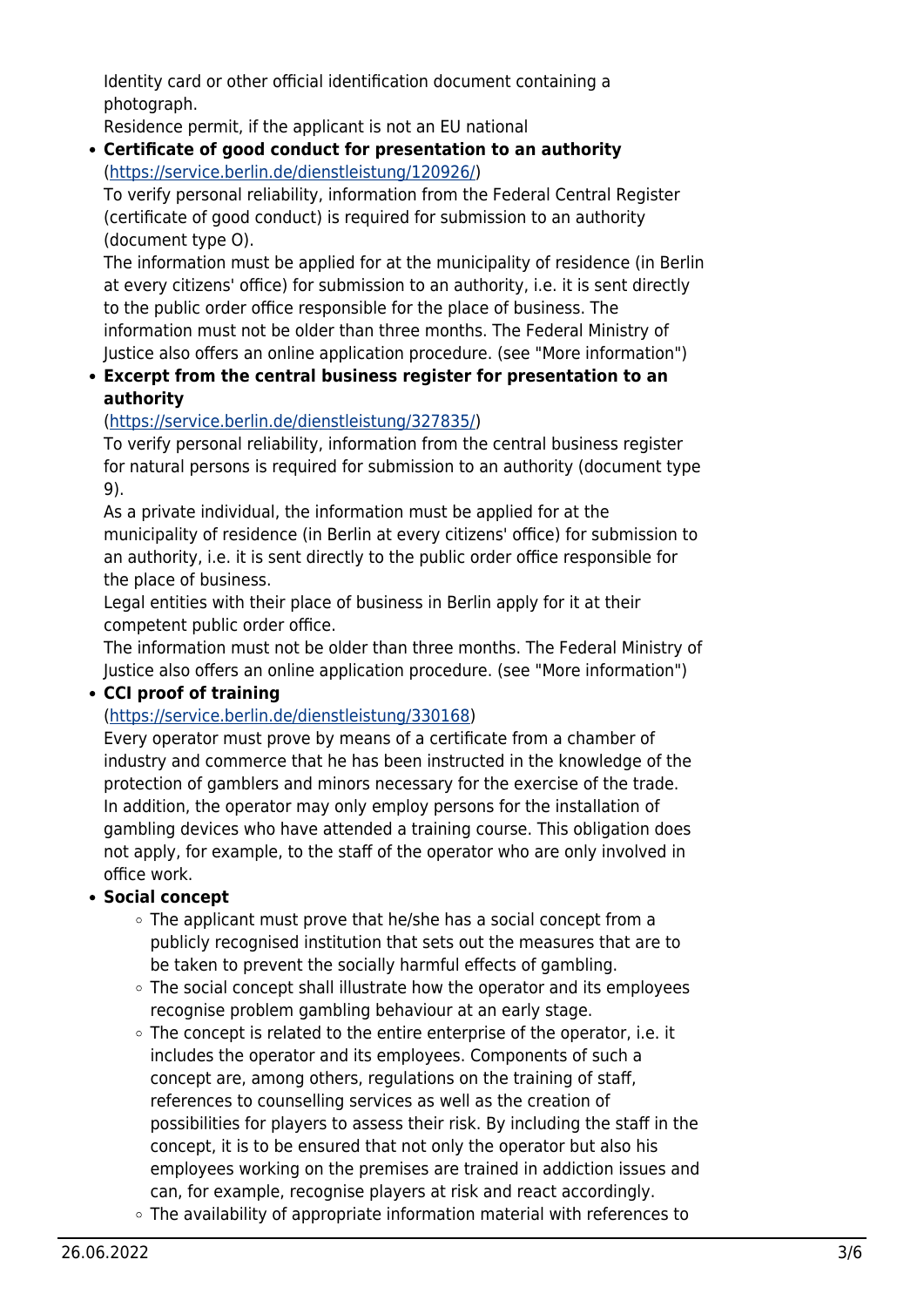counselling services for gamblers at risk of addiction is also part of the concept.

 $\circ$  Publicly recognised institutions that develop such concepts are, in particular, institutions for addiction issues, addiction support and addiction prevention.

**Up-to-date excerpt from the Trade Register** ([https://www.handelsregister.de/rp\\_web/welcome.do;jsessionid=2A22D37A1](https://www.handelsregister.de/rp_web/welcome.do;jsessionid=2A22D37A1C112D6FB89E72AAA6F66A80-n1.tc032n01) [C112D6FB89E72AAA6F66A80-n1.tc032n01](https://www.handelsregister.de/rp_web/welcome.do;jsessionid=2A22D37A1C112D6FB89E72AAA6F66A80-n1.tc032n01)) Registered companies please submit a current excerpt from the commercial

register when applying. Legal entities in the process of formation (GmbH, AG) must submit the articles of association.

## <span id="page-3-0"></span>**Forms**

**Application for permission for setting up gambling equipment with winning opportunities (§ 33c GewO)** ([https://www.berlin.de/formularverzeichnis/?formular=/ordnungsamt/stehend](https://www.berlin.de/formularverzeichnis/?formular=/ordnungsamt/stehendes-gewerbe/_assets/mdb-f123916-wi204a_spiel_aufstellererlaubnis_antrag_fuer_spielgeraete_mit_gewinnmoeglichkeit_10_2013.pdf) [es-gewerbe/\\_assets/mdb-f123916](https://www.berlin.de/formularverzeichnis/?formular=/ordnungsamt/stehendes-gewerbe/_assets/mdb-f123916-wi204a_spiel_aufstellererlaubnis_antrag_fuer_spielgeraete_mit_gewinnmoeglichkeit_10_2013.pdf) wi204a spiel aufstellererlaubnis antrag fuer spielgeraete mit gewinnmoegli [chkeit\\_10\\_2013.pdf\)](https://www.berlin.de/formularverzeichnis/?formular=/ordnungsamt/stehendes-gewerbe/_assets/mdb-f123916-wi204a_spiel_aufstellererlaubnis_antrag_fuer_spielgeraete_mit_gewinnmoeglichkeit_10_2013.pdf)

# <span id="page-3-1"></span>**Fees**

EUR 697.40

# <span id="page-3-2"></span>**Legal basis**

- **Trade Regulations (Gewerbeordnung (GewO)) § 33c** ([https://www.gesetze-im-internet.de/gewo/\\_\\_33c.html\)](https://www.gesetze-im-internet.de/gewo/__33c.html)
- **Ordinance on gaming devices and other games with the possibility of winning - Gaming Ordinance (Spielverordnung (SpielV))** (<https://www.gesetze-im-internet.de/spielv/>)
- **Schedule of Administrative Fees (Verwaltungsgebührenordnung (VGebO))** ([https://gesetze.berlin.de/perma?d=jlr-VwGebOBE2009V11Anlage\)](https://gesetze.berlin.de/perma?d=jlr-VwGebOBE2009V11Anlage)

# <span id="page-3-3"></span>**Average time to process request**

2 to 4 weeks

# <span id="page-3-4"></span>**More information**

- **Gaming devices with the possibility of winning register for the proof of instruction for operators** ([https://service.berlin.de/dienstleistung/330168\)](https://service.berlin.de/dienstleistung/330168)
- **Gaming devices with the possibility of winning confirmation of the suitability of the place of installation** ([https://service.berlin.de/dienstleistung/327495/en/\)](https://service.berlin.de/dienstleistung/327495/en/)
- **Gaming devices with the possibility of winning applying for type approval**

(<https://service.berlin.de/dienstleistung/329637/>)

**Apply for certificate of good conduct and central business register**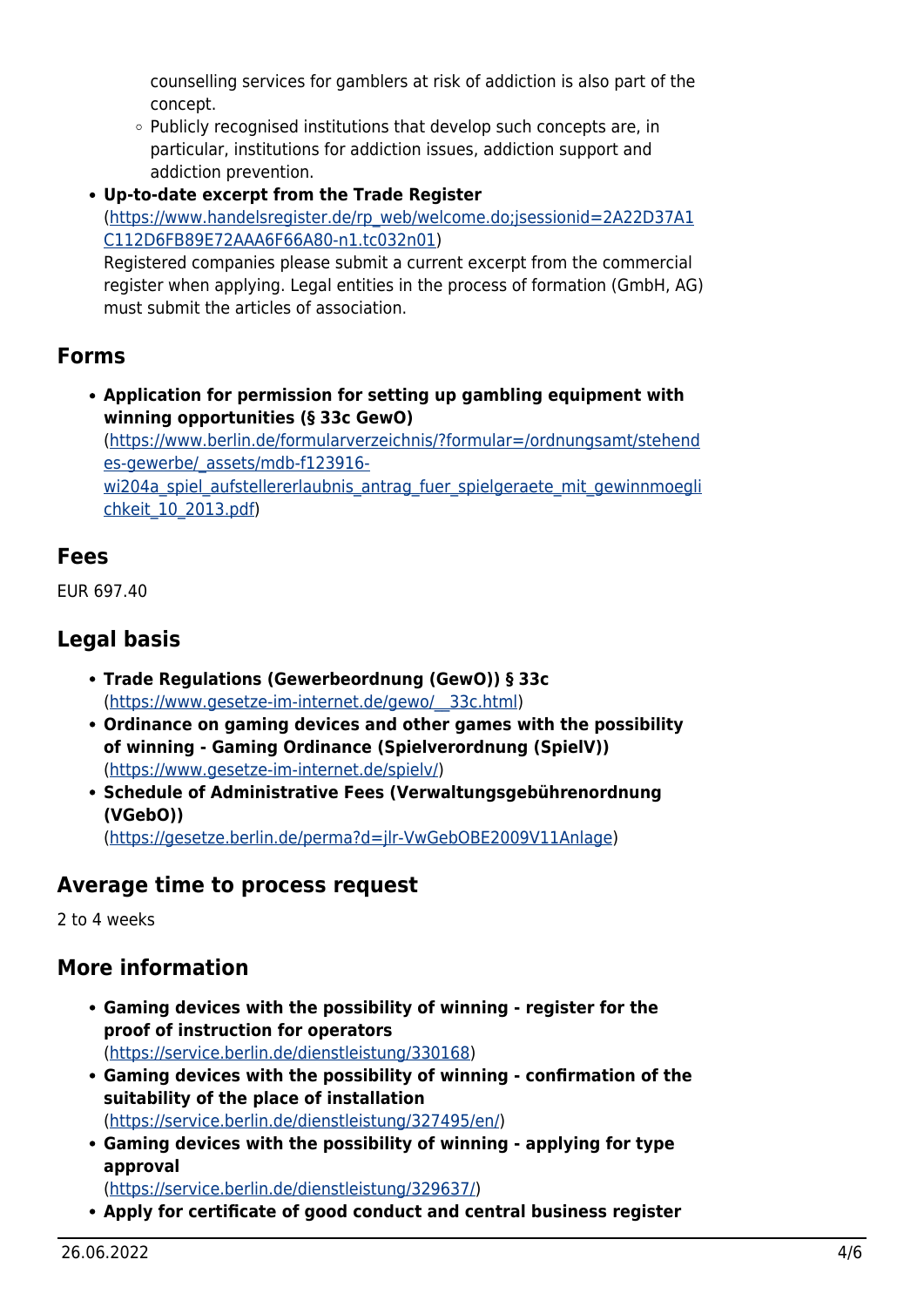**online - BfJ**

([https://www.bundesjustizamt.de/DE/Themen/Buergerdienste/Buergerdienste](https://www.bundesjustizamt.de/DE/Themen/Buergerdienste/Buergerdienste_node.html) [\\_node.html](https://www.bundesjustizamt.de/DE/Themen/Buergerdienste/Buergerdienste_node.html))

**Information about privacy** ([https://www.berlin.de/formularverzeichnis/?formular=/ordnungsamt/stehend](https://www.berlin.de/formularverzeichnis/?formular=/ordnungsamt/stehendes-gewerbe/_assets/merkblatt-dsgv.pdf) [es-gewerbe/\\_assets/merkblatt-dsgv.pdf\)](https://www.berlin.de/formularverzeichnis/?formular=/ordnungsamt/stehendes-gewerbe/_assets/merkblatt-dsgv.pdf)

# <span id="page-4-0"></span>**Responsible authority**

The permit must be applied for at the public order office responsible for the place of business. If a place of business is not yet known, the permit can also be applied for at the public order office responsible for the applicant's place of residence.